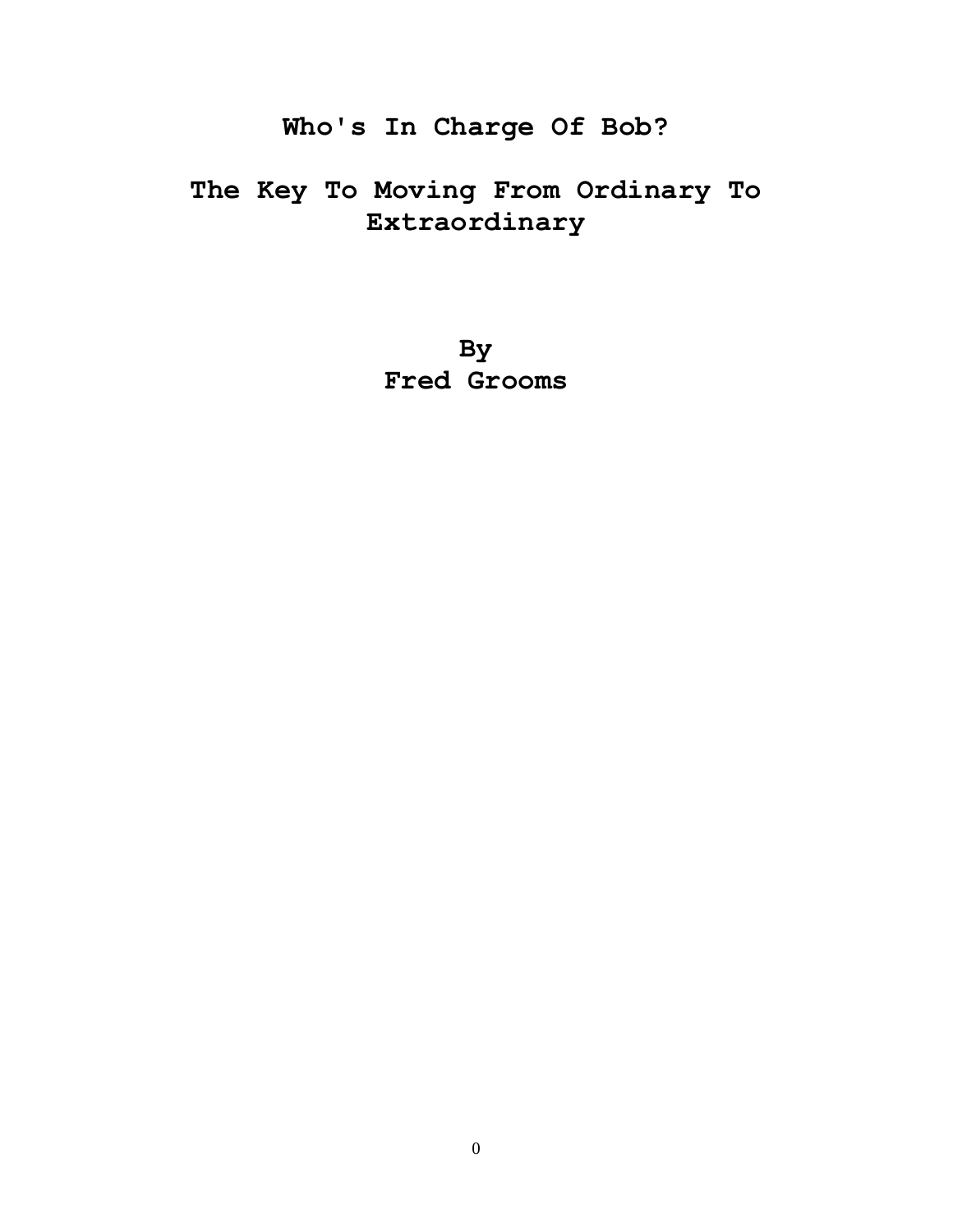## **Introduction**

# It had long since come to my attention that people of accomplishment rarely sat back and let things happen to them. They went out and happened to things. ~ Leonardo da Vinci

If you plan on being successful, let alone extraordinarily successful, what you need to do is uncover your natural talents and build them into strengths. And just in case you might be wondering, you *are* talented; everyone is.

After twenty plus years of working with students from middle school to college, I haven't yet met a single student whose life pursuit was to be mediocre or average or well-rounded. Is this your goal? Are you seeking to be mediocre or average or well-rounded? No? Then perhaps, you're looking to become *more of who you already are*, and to master your life and your future.

Caution, however. The society you live in may be completely satisfied with you being mediocre, average or well-rounded. Why is that? Simply put, it is precisely where most people have found themselves. Therefore, they're most comfortable with you being just like them. For you to do otherwise, you would become a threat to their comfortably average life.

If you find this disturbing or frustrating...good! Keep reading, and you may find yourself becoming *more* irritated, even defiant. And you just may become motivated to take charge of yourself and your life.

Society is not only *comfortable* with you being average; it wants you to continue to focus most of your energy and time on fixing what it has determined is broken about you. It's what I call *The Weakness Trap*.

The Weakness Trap starts very early in life. Do you realize we have a scale or predetermined standard of some sort set up to track almost every growth, step, achievement, segment, and milestone in our life?

Consider this: it starts the moment you're born. The medical staff weighs you, measures you, and draws blood from you, all to get an understanding of how you "fit in with" or "measure up to" the standards. Any deviation from the norm and we immediately start to work on your weaknesses. This process of tracking how you fit in and measure up continues throughout almost every element of your life.

Once you enter the educational system, society's desire to track, label, and categorize you begins in earnest. We call it *standardized testing*. I'm sure you are already aware of the emphasis we place on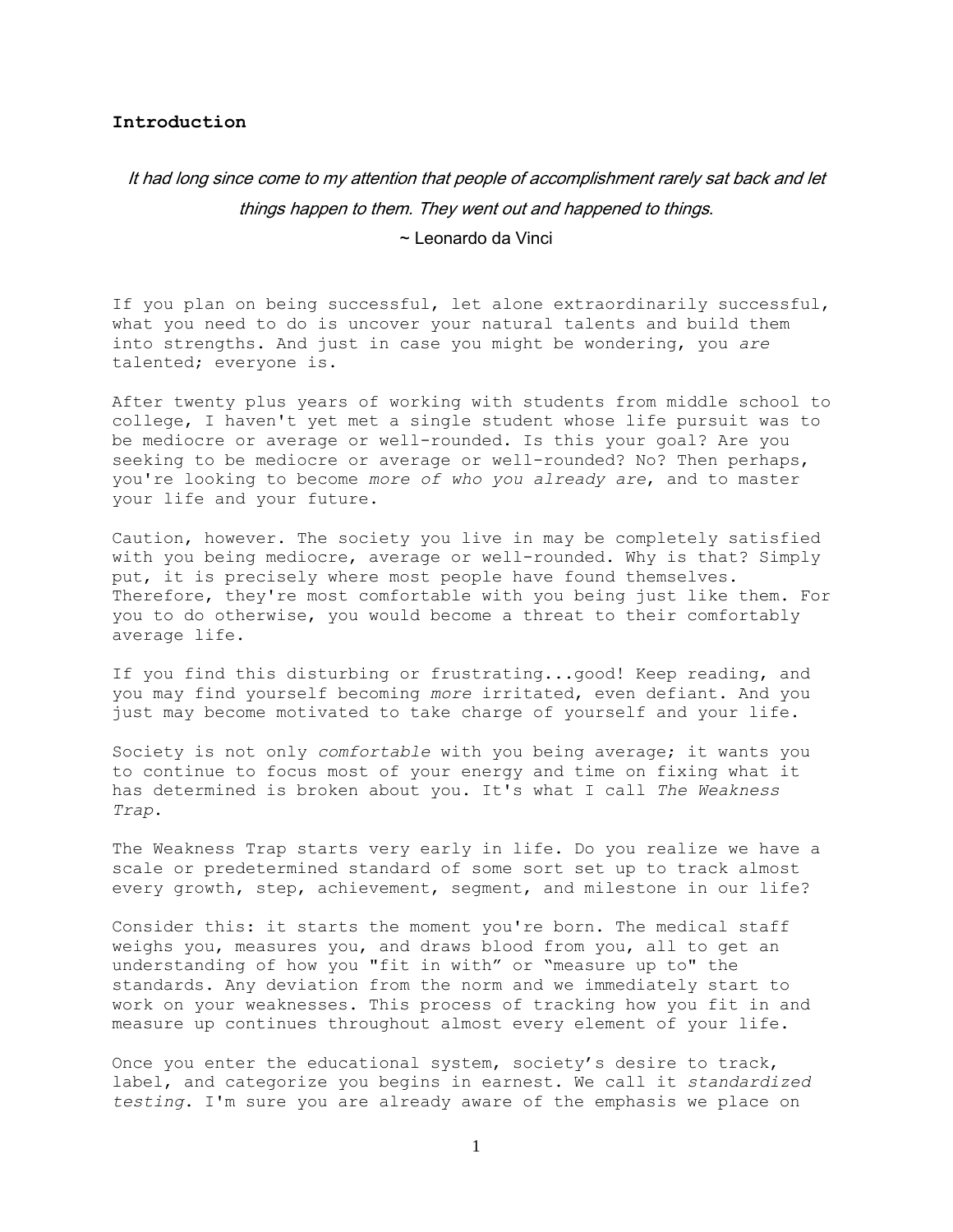the results. Our culture has an insatiable desire to know how well you're going to fit into our educational box. If you deviate from the standard, we have a whole host of labels at our disposal to categorize your weaknesses and start the process of remediation.

But don't think you're safe if your standardized test scores tell us that you're above average or that you excel in a particular area because if you do, we have labels for that too. We're going to categorize your excellence, place you in advanced educational tracks, and set an even higher standard for you to meet (a standard that may keep you continuously stressed out). These advanced tracks are often not related to any desire on your behalf, or to the talents that you personally would like to further develop. These "tracks" often follow you right into the university system, where you find yourself in honors college, studying a subject you're good at but may have little interest in. You also discover there are a lot of other students just as intelligent as you; and you realize for the first time that you might not be the smartest person in the room — and that stings.

Perhaps the worst case is when you fit somewhere in the middle; you're just average. "Average classes with average grades" is your norm. We get so comfortable with you being average, we forget to ask you to excel at anything, and you end up getting lost in the crowd. This is often referred to as "the marginalized middle."

You might assume that this is where I'm going to start bashing our public education system, but you would be wrong...mostly.

I wholeheartedly believe the majority of educators, including myself, are in education to make a difference in students' lives. Your teachers and professors have a passion for the educational process, for the art and science of teaching, and for helping students grow into highly capable adults; and for all of these reasons we want you to succeed.

Our educational system has introduced a number of new, compelling, and innovative "movements" that you may have had the pleasure of participating in; movements such as self-directed learning, character education, career counseling, and college placement services. We're increasing the emphasis on Career and Technology Student Organizations (CTSO). We continue to increase the value of college internships and hands-on learning, and we have expanded your choice of college majors.

I also wholeheartedly believe that our education system is going to have to continue to make major changes in the way we go about teaching you to succeed. We have to change our mindset about the teaching process and the value we place on standardization. We have to understand that the job market has become increasingly global, and that what the world's economy is looking for from you is changing much more rapidly than our education system. It's been reported that, in just twenty years from now 40 to 50 percent of all available jobs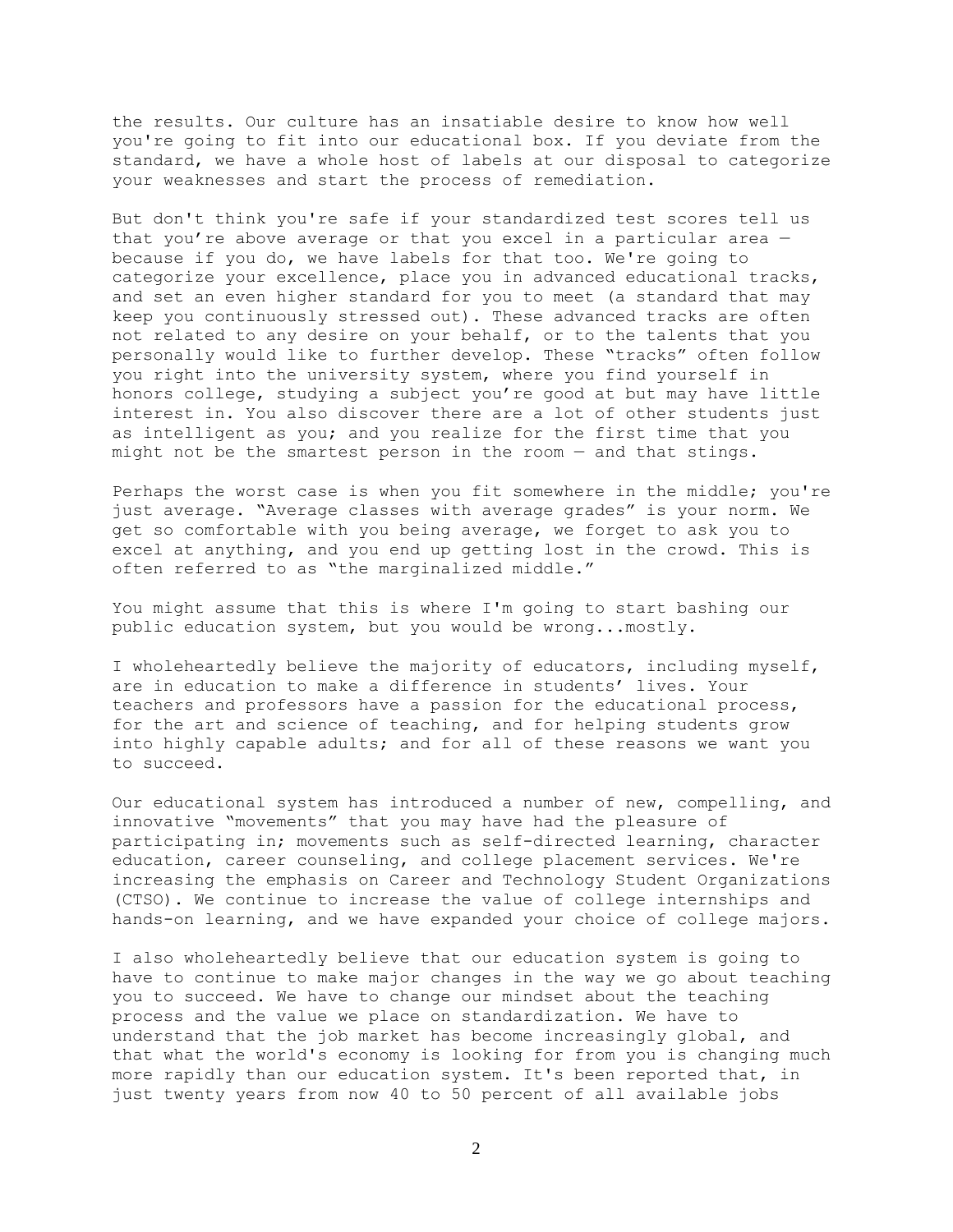currently don't exist. These jobs don't exist because they have yet to be created. That's mind-blowing when you think of the possibilities for your future employment.

Let me be clear: I don't think the primary problem lies with our professors or teachers. The problems we are facing are intrinsically built into the system and design of our schools; a system that was built decades ago and designed to produce well-rounded factory workers, and a system that has trouble accepting rapid change.

There are an amazing number of highly educated and dedicated administrators, professors, and lawmakers working on the best practices for the future of students' education. Changes to any organization as large as the public education system always take time; but these are intelligent and innovative people and they will find a way to change and advance our system.

The question is: will any of these changes be in time to make a difference to anyone reading this book? I'm sorry to admit that I'm less optimistic that there will be widespread changes in time to have a positive effect for *you*.

However, that doesn't mean there are no answers to how you can be more prepared for your next step. Whether it is getting a job, continuing your education, starting your own business, or leaving the education system to pursue self-directed education, there are important steps you can take to set yourself on the path of what I call *extraordinary success*.

The primary focus of this book is *to help you take one big step along the path to extraordinary success*. It's my desire and my passion to help you become more of who you already are — **by helping you to understand your unique personal talents and build them into strengths.**

I'm on a campaign to help students, parents, educators and administrators *to shift the focus from the remediation of your weaknesses to the development of your individual strengths*. My motivation to write this book comes from my desire to share with you what I have learned about surviving academic challenges and achieving career success by focusing on my strengths and learning to manage my weaknesses.

As you read, you will discover specific ways to develop your personal strengths by identifying your talents. The end goal is for you to continue to pursue mastery in the areas of your greatest talents.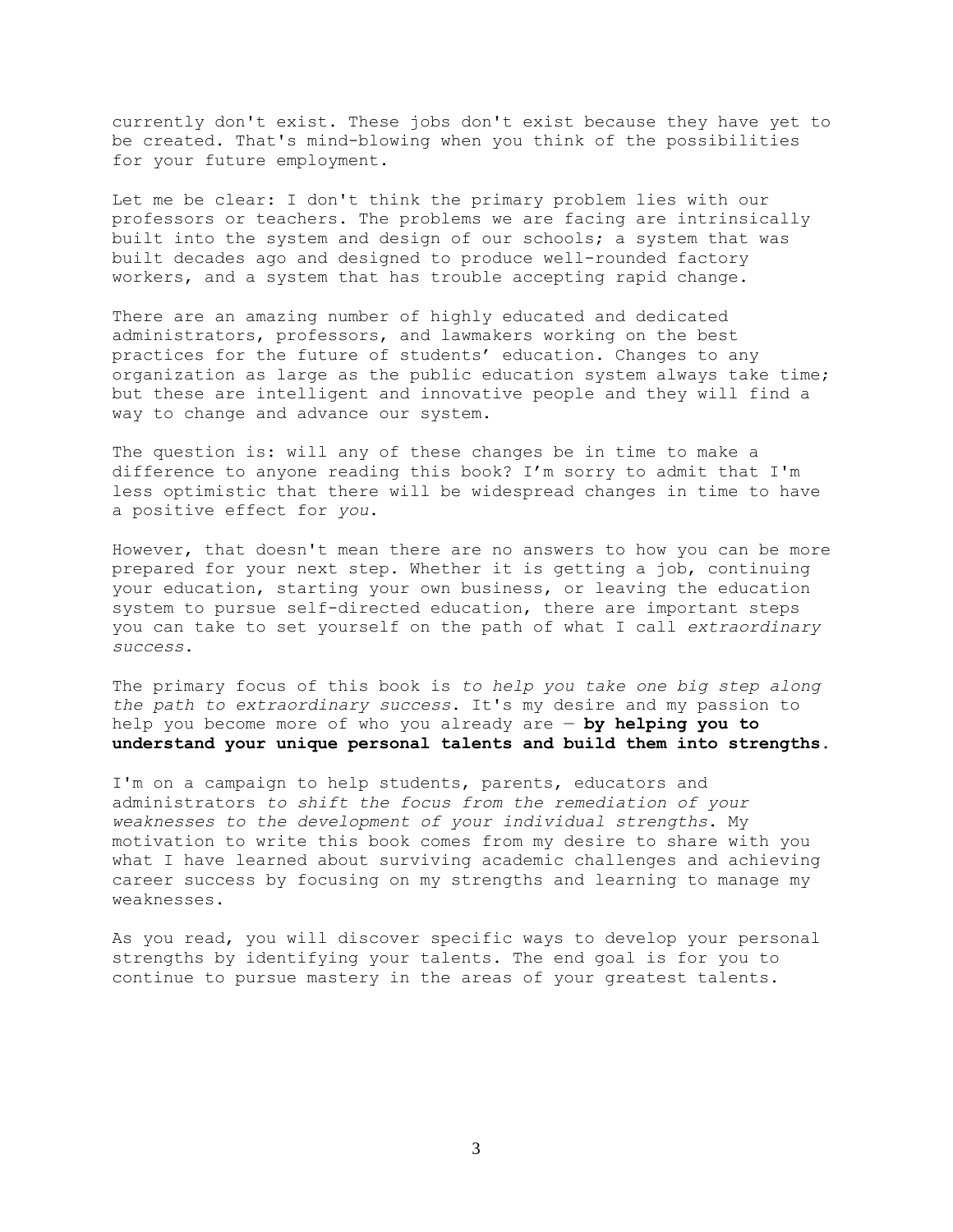It may be hard for an egg to turn into a bird: it would be a jolly sight harder for it to learn to fly while remaining an egg. We are like eggs at present. And you cannot go on indefinitely being just an ordinary, decent egg. We must be hatched or go bad.

 $\sim$  C.S. Lewis

We've all heard the saying: *"You can be anything you want to be, if you just try hard enough."* 

Well, that isn't true, but: *"You can be more of who you already are."*

Statements like, "You can be anything you want to be," or "If you can dream it, you can be it," are at best misguided maxims passed on to you by parents and caring adults when you were a child. The falsehood of these statements lies in your possible lack of natural talent in a particular area. If you don't have the required talent that you can build into a set of strengths, you're just not going to be successful.

Well-meaning parents, grandparents, teachers, and all manner of others, will tell you as a child that you can be anything you want to be when you grow up. This sounds great; and it makes adults feel good about all the possibilities for a child's future. And it also makes us feel nostalgic about our own past when we had so many choices.

We get a warm and fuzzy feeling about the grand future facing a child. It's fun to talk to a young child that is full of potential and seemingly without limits. But children are not a blank canvas of every opportunity and possibility that others can dream up for them. We'd like to think that every option, possibility, and dream is within a child's grasp, but it isn't.

The *reality* is that from the moment of your birth you have unique characteristics that will set you apart from others. And this is fabulous news. These characteristics are natural to who you are. Many people are of the opinion, and even science would seem to suggest, that these characteristics are, in fact, part of your DNA. How you choose to use what is naturally yours becomes *the key to your future*.

So, as well-meaning adults, we will most likely continue to make the same mistake, telling you that you can be anything you want to be until reality hits home.

Think of it this way. You come home one day and announce to your father you're dropping out of school to create video games for the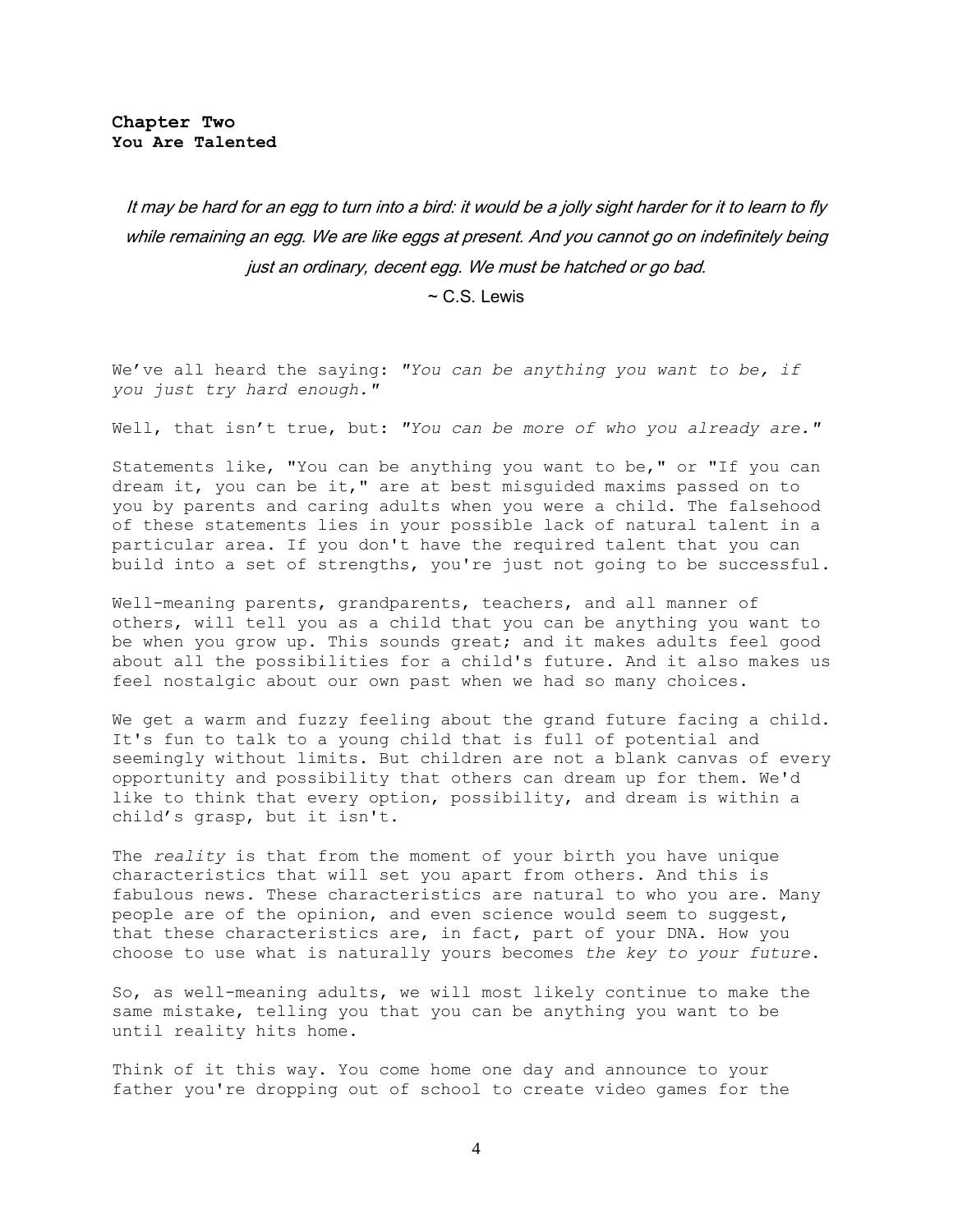expanding cell phone gaming industry. You're going to develop the next Angry Birds or Candy Crush.

Mind you, your dad has always told you that you could be anything you want, so his negative response surprises you.

"That's great, son. Where are you going to live, how are you going to eat, and where are you going to get that fancy computer stuff you'll need to develop those games?"

You're confused by his lack of enthusiasm. "What do you mean? I didn't say I was moving out; I said I was dropping out. Dad, it's my dream job!"

Your dad's response: "Great, son, but your dream needs to come with an apartment, an education and a job."

When I was a kid, I dreamed of being a basketball player. However, I'm a guy that can't jump, shoot, dribble, or pass. I'm so bad at basketball, I can't even watch it on TV. I turn the channel to ESPN to watch a game and the TV automatically changes channels. Seriously. When I was thirteen I was 5'5" and built like a tree stump; but still, I had a dream.

At thirteen, I played recreational basketball. Let me just say I was not good. However, as the season progressed I got better. I managed to learn to dribble the ball without hitting my feet. I could stand still and pass the ball. I understood the importance of getting the ball to someone who could actually score. I was given my mandatory two minutes of play in each game and my level of improvement was remarkable; it was even noted by my coach.

At the end of the season, the coach told me I had really improved. He put his arm over my shoulder and said. "Fred, you really improved this season. But, I don't think basketball is your sport, and you should seek other sports endeavors, like soccer." Oh yes, he did. This wouldn't have been so bad if the coach wasn't my dad...just kidding; the coach did say that, but he wasn't my dad.

Perhaps it might look like this: You announce to your parents you're packing your bags and moving to Nashville to become a country music star.

Your mom says, "Now let's be realistic here, honey. You don't play an instrument or write songs, and your singing...(uncomfortable pause)...is not really great."

"But Mom, it's my dream! You always told me that I could be anything I wanted to be."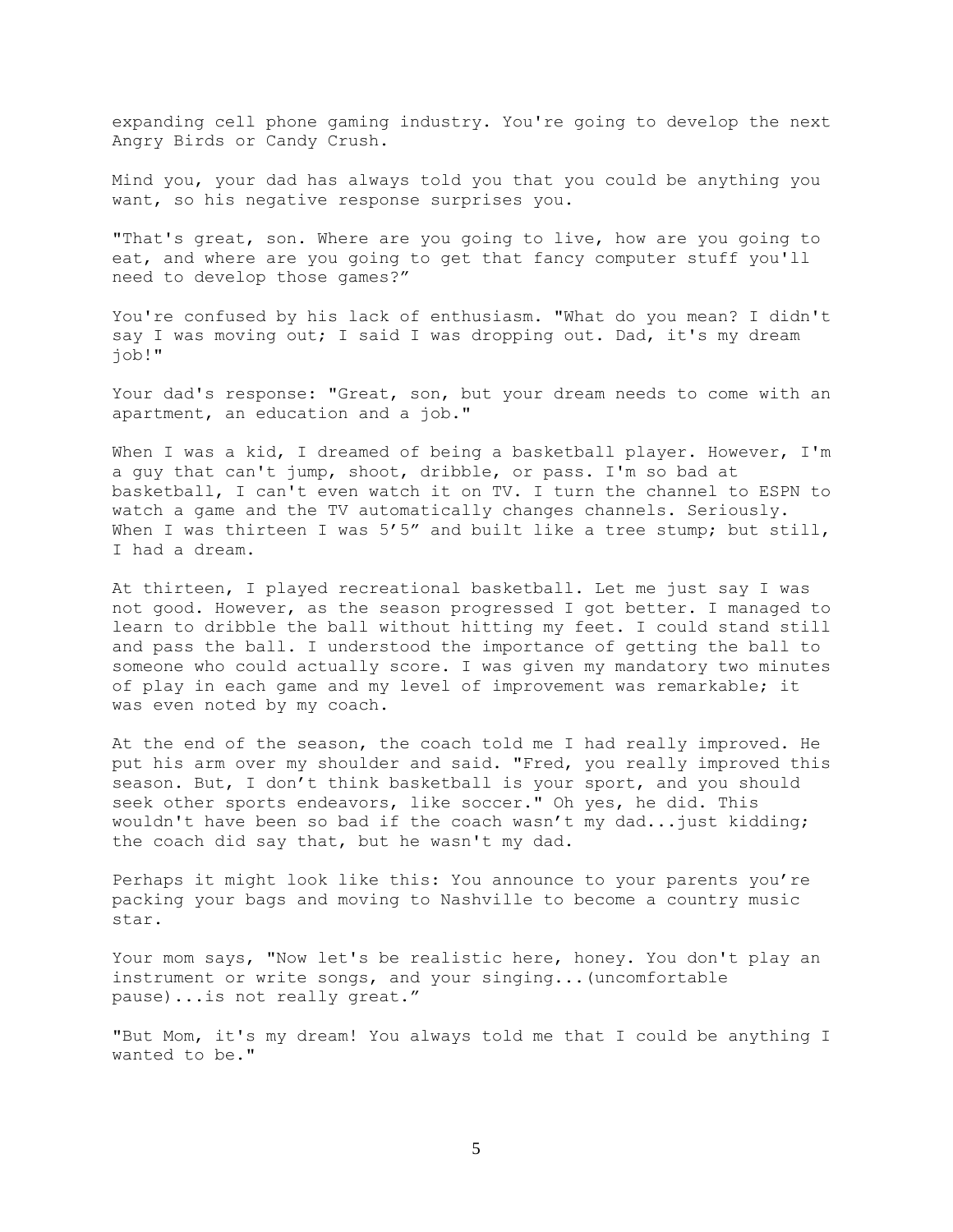"I understand, but you have to be realistic. You don't just decide to be a music star and it comes true."

"But you told me I could be anything I wanted...."

If you're not exceptionally *talented* in a specific area; no matter what your dream is, it is unlikely to come true. The reality of life is that your real talents, gifts, abilities and personality are what determine your future success. You have to base your dreams on the reality of your talents, not on a fantasy.

Don't get me wrong. You should have high expectations and dreams for yourself. You should, in fact, have *extraordinary* expectations for yourself. The key to attaining success, however, is to make sure your expectations and dreams are based on your natural reoccurring *talents,* and not based on fantasy. My dream of being a pro basketball player was based in fantasy, not on my natural talents.

## **Defining Talent**

As described by Gallup's StrengthsQuest: "Talents are naturally recurring patterns of thought, feeling, behavior or attributes that can be productively applied. A great number of talents naturally exist within you, and each of them is very specific. They are among the most real and most authentic aspects of your personhood."

#### **You are talented!**

You are talented! Even if you don't think you're talented, you are!

From all my years of experience with students, I know that telling you you're talented often falls on deaf ears. It's really hard to believe you have something special to offer if you don't feel special. You look around and compare yourself to others. Everyone else seems to have something you don't have. It doesn't matter whether you're at the top of the class, or barely struggling to get by, or maybe you fit somewhere in the middle. It doesn't matter because someone always seems to be smarter, better looking, more gregarious, or more athletic than you. They come from the right side of the tracks, or from families that seem to have everything figured out. Other people just seem to have it more together.

When you say those things, you're just like every other student I have ever met. You suffer from a lack of self-confidence, self-esteem, and/or purpose. Yes, I said *every* student. The thing is, everyone has doubts and issues. I haven't met the student that has it all together. They might look like it on the outside, but they are struggling in some way or another.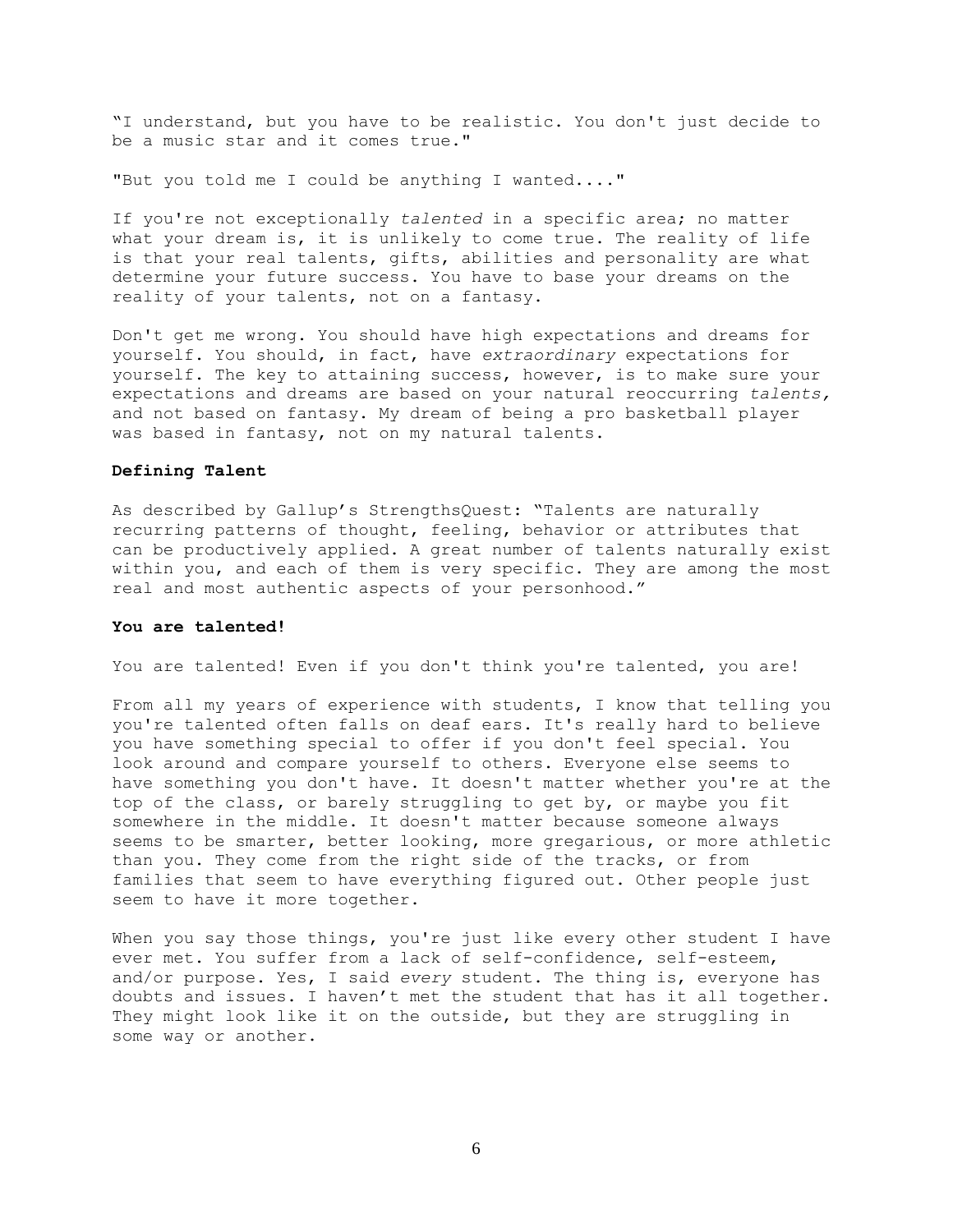Welcome to your life! All of us have times when we feel this way. Even the most outwardly confident people have their junk, their stuff, and generally crappy times.

Believe me, I understand why you might think you're not talented. When I was younger, I never thought of myself as talented in any way. In fact, I believed I was completely devoid of talent. I was an untalented goober surrounded by a world of talented people. You can see I had a very high opinion of myself; and I started thinking this way back in elementary school.

From the very start, school was a challenge for me in almost every way. My first memories of being in class are ones of failure, fear, and loneliness. I was not a good reader, or good at math, or at any other subject. The only thing I seemed to be able to do was make people laugh.

It might sound good to make people laugh, right? Armpit farts and booger jokes are funny at any age, aren't they? Except in a classroom where you're required to sit still, be quiet, pay attention, do your work, and not be funny. I spent a lot of time sitting in the hallway by myself.

My teachers just didn't know what to do with me. I passed all the standardized tests of the day. I had an IQ that said I was smart enough not to have to be in a "special" class. Yet I didn't seem to have the drive or skill to keep up with my classmates.

It wasn't until the second grade that one teacher seemed to think I might have more going on than what was on the surface. My second grade music teacher was the first to see me differently. Don't get crazy here by assuming she saw any music talent in me; if I totally lack talent in any area, it's in the realm of music. My singing has been described as possibly similar to the sound you might get if you swung a cat by its tail. (Don't try this at home.)

What my music teacher did see in me was a kid that needed some direction and attention; she had a sense that I was more capable than others were giving me credit for. She became my first advocate, and she asked others to take a closer look at my skill level and my difficulties. Upon further investigation, it was determined that I had a learning disability known as Dyslexia. So, I have a music teacher to thank for believing in me, even though I have no music abilities.

Being diagnosed with the learning disability or difference known as Dyslexia comes with a host of issues. Statistics tell us that about 10 percent of the population, and perhaps even more, have Dyslexia; it is the most common learning disability. Dyslexia is a disability that includes difficulty in the use and processing of linguistic and symbolic codes — alphabetic letters representing speech and numeric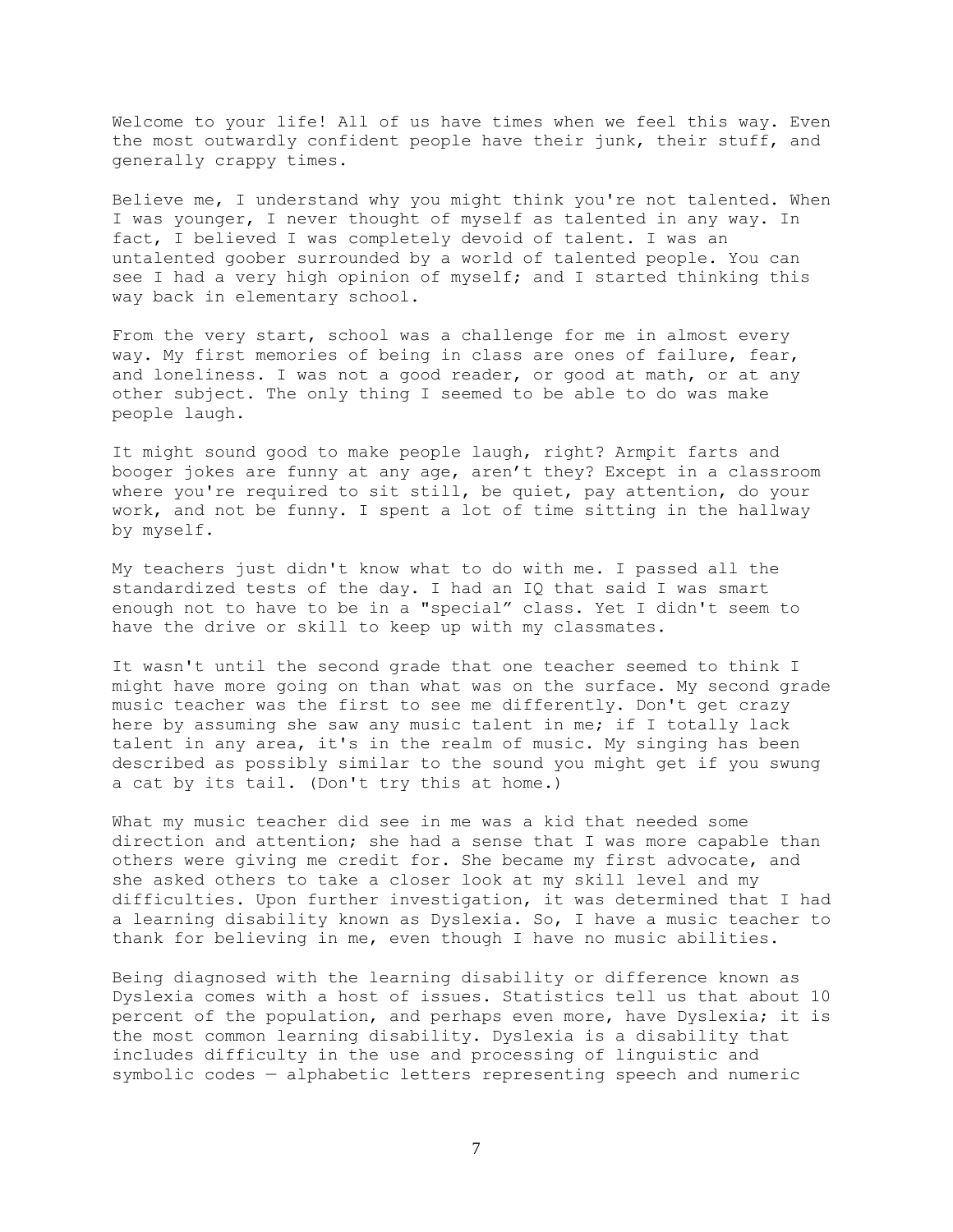symbols representing numbers or quantities. Simply put, I had a lot of trouble learning to read, write and do math.

Dyslexia is not something you can fix. You can't take medication to make it better, nor will you ever grow out of it. There are levels of severity from very mild forms to extreme forms; and I land somewhere in the middle. The good news is: the earlier you can identify someone as being dyslexic, the better chance they have at overcoming the obstacles that Dyslexia presents.

But I'm not fixed and never will be. As a dyslexic, I could spend years trying to master the rules of grammar and spelling. At some point, I could perhaps be good at it; but at what cost to other areas in my life where I am naturally talented? To this day, I'm a horrible speller and the king of the run-on sentence and comma splice. I also read slowly; and please, never ask me to read out loud in public.

Let me be really clear here. I'm not suggesting that you ignore your weaknesses or the things you simply have a hard time doing. Everyone has to have the basic skills to survive in society, including academic and social skills. Most of these skills have to be taught and learned, and they take practice. Also, your weaknesses have to be dealt with and managed. I will talk more about dealing with your weaknesses in Chapter Five.

For me, being dyslexic meant special education classes and having to repeat the second grade, which by itself is not that bad. However, when you add in that I have a December birthday, it makes it worse; because at that time, to start kindergarten or first grade, your birthday had to be before November. So I was already one year older than most kids, and repeating the second grade meant that I was two years older; and that meant I would be nineteen and a half years old at graduation.

As you might imagine, being in special education classes and being two years older than my classmates attracted a great deal of attention, and not in a good way. I became the target of bullying — not the inyour-face pushing and shoving bullying, or being threatened; rather, it was a quiet form of bullying that I call academic bullying.

Academic bullying is quiet because it happens right in the classroom when the teacher isn't looking. The teacher passes out the latest graded paper or test and your classmates start asking, "What did you get?" I would cover my paper with both hands and hope against hope that no one would ask me what grade I got. The grades I received meant that I was called names like "dumb," "stupid," and "retard."

If you have ever been a victim of bullying, you know how unworthy you feel. It's scary to be picked on. Bullying comes in a lot of forms these days — academic, physical, and cyber bullying. The world we live in can be, and often is, a mean place. You have to become resilient.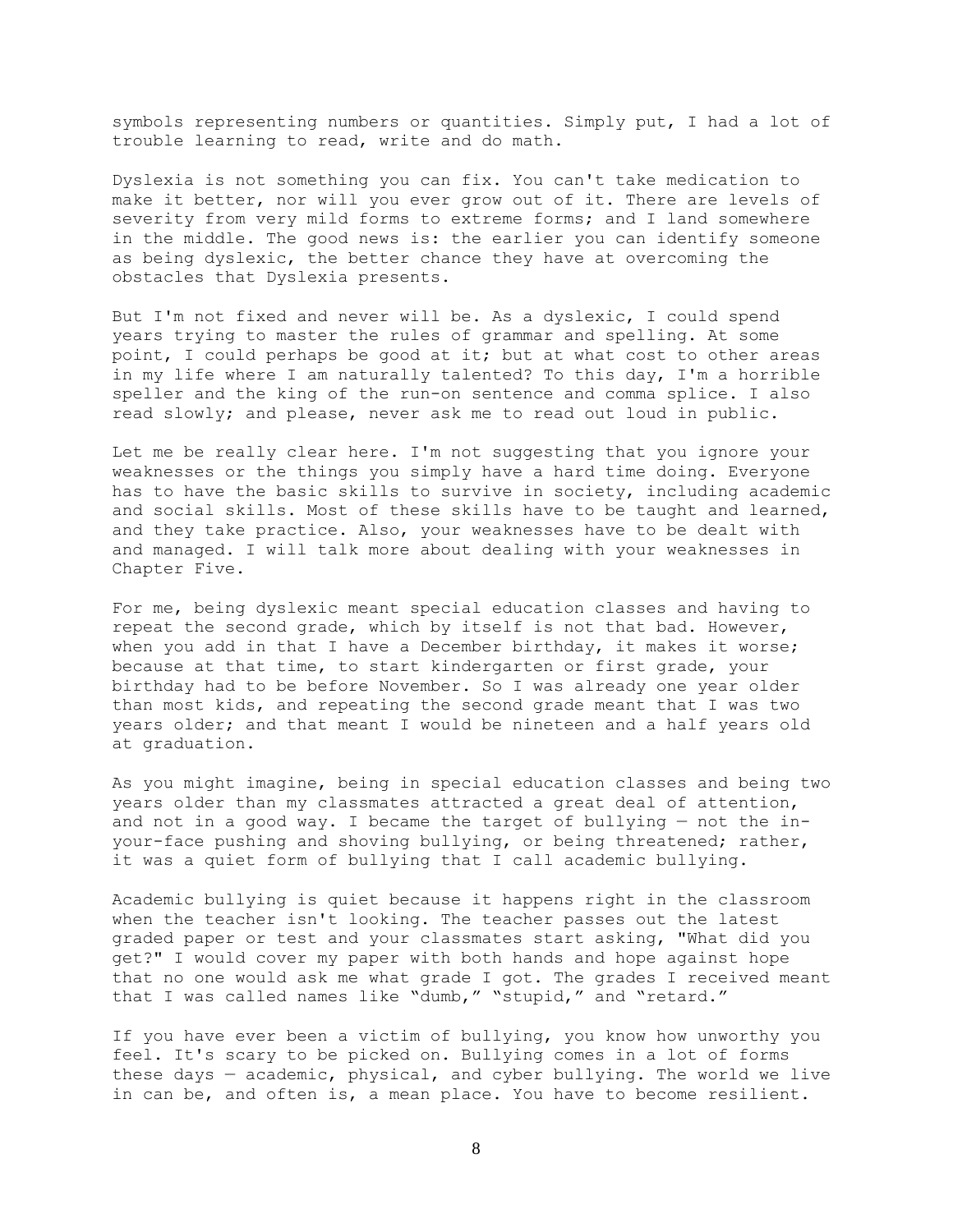You have to learn to deal with the mean people in life. You have to build up your self-confidence and esteem. And if you're being bullied, you have to tell someone. Find a caring adult and tell them what is going on. You don't have to be afraid.

For me, I never felt like I measured up in the eyes of my teachers or parents. Loneliness and failure are perhaps the best descriptions of what I was experiencing. I didn't think anyone else was feeling what I was feeling. Now, I know how wrong I was.

Perhaps you have felt this way at some point — like you just don't measure up. Maybe, unlike me, you were great at school — but your big sister was better. Or, you bring home your mid-term grades with all A's except for one B, and your mother just wants to talk about the B. Possibly, you're one of those people who is always comparing yourself to how smart you think other people are. Do you check your class standing at the end of each semester? That's a lot of pressure to maintain.

There is an extreme amount of pressure to succeed and "fit in." It doesn't matter whether you're playing sports or you're in the band. Since I mentioned the band, holy hell, the band is one of the most pressure-packed places in school. Ask any band member and they'll tell you.

Football players think they have it bad at practice. Try being in the band. Practice never seems to end. Two-a-day practices weeks before school starts. Playing at the football game on Friday night. Then spend all day and late into the night most every Saturday at competitions. And these are pressure-packed events. Add in all the other music groups most of the students play in as well, and you have over-worked, over-stressed, and tired students.

Everybody has their stuff. Your stuff might not be the same as your buddy's stuff. To you, theirs might not seem as difficult as yours, but everyone has their stuff to deal with.

But here is the good news. All of these experiences can help us uncover our talents....

Being dyslexic also had benefits, although I certainly didn't realize it at the time. Some call these benefits "gifts" or "advantages," as Dr. Brock and Dr. Fernette Eide do in their book, *The Dyslexic Advantage.* I highly recommend their book if you're dyslexic or know someone who is.

Looking back on my childhood, I have to admit that there was a particular skill set that emerged because of my Dyslexia. Being dyslexic meant relying on humor and storytelling to get my point across. Anytime there was a class project, I would focus on it, because it allowed me to show what I had learned. But it wasn't really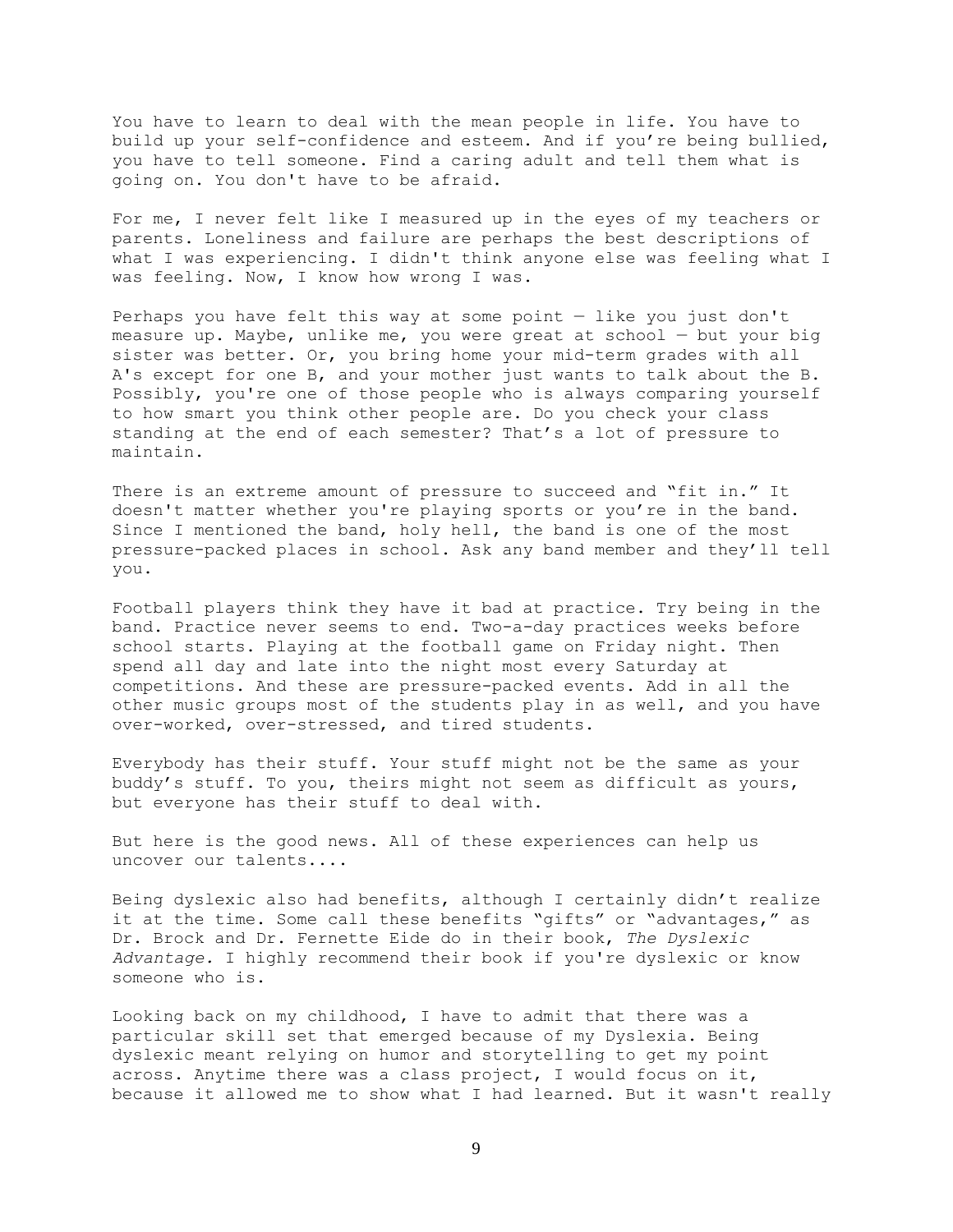until college that I felt talented at anything. It wasn't until I expanded my view of what it meant to be talented that I actually began to believe I had talents.

This brings us back to my earlier statement: You're talented even if you don't think you're talented.

Our society tends to have a very narrow view of what it means to be talented, and the media perpetuates this notion. Who hasn't seen *American Idol*, *So You Think You Can Dance*, *The Voice, The X Factor, or America's Got Talent*? And let's not leave out ESPN as a source of misguiding our view of talent.

Must you be able to sing, dance, play an instrument, create lavish artwork, or be a sports star to be talented? Just in case you might be wondering, the answer is "No!" Anyone who can do the above listed activities at a high level is talented. Good for them! But if you can't do those things, it doesn't mean you're not talented.

Let's take a closer look at you...uncomfortable yet? You have to understand that everyone, including you, is a unique creation. There is no one in the world like you. There might be someone who looks like you, but they are not you, and nor will there ever be another you. Think about how amazing that is: out of the billions of people on this planet, there has never been, or ever will be, another you. You are 100 percent unique.

You have unique DNA, neuro-pathways, body structure, and life experiences, and you are *full* of talent.

Each and every person has been given specific talents, often referred to as "gifts." With these talents comes the responsibility to use them in service to yourself and especially in service to others. Those who can identify their talents are much more likely to make a major impact on others. The reason is simple: when you know what you're good at, you want to share and to teach others.

## **Broaden Your View of Talent**

Let's face it, you probably don't have the natural talent to be an international pop singing sensation or rapper or rock star. You're probably not going to be drafted as the next sports icon or win an Olympic gold medal; and nor is your artwork likely to gain you international fame. Yet, you do have talents that must be identified and then invested in.

Let's begin to broaden your view of what it means to be talented, remembering our definition of talent: talents are naturally recurring patterns of thought, feeling, behavior or attributes that can be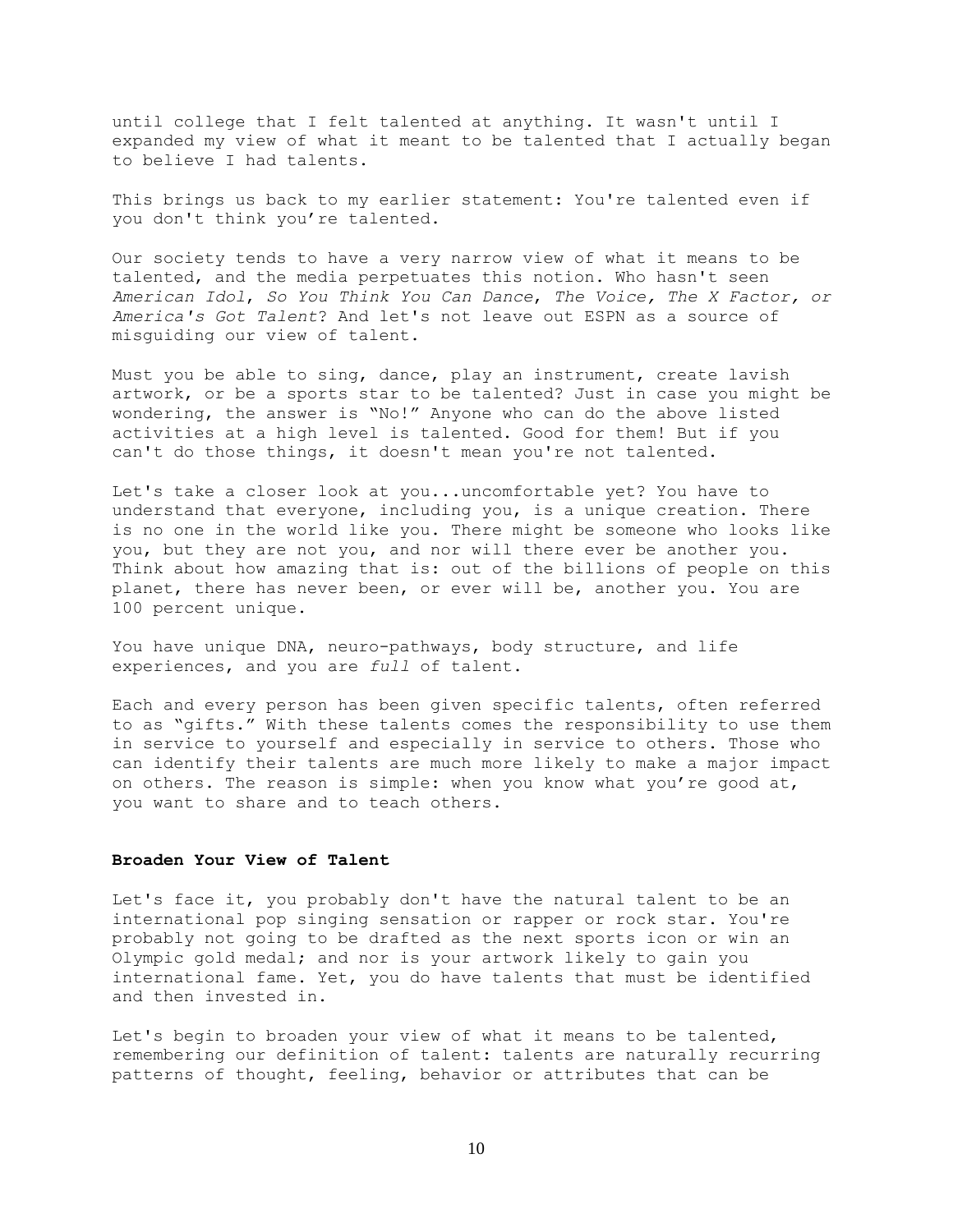productively applied. Talents are not knowledge, or skill, or simply what you might be "good at."

Here is an example. A student is extremely good at math. She actually describes math as fun. Can you believe that? Megan actually does math problems as entertainment. She is a true math geek. (I think I might be a little jealous.)

Megan did her senior project in high school on some math theory I had never heard of. She attended a prestigious college that is highly dedicated to math. Megan earned a degree in math and later started working on a master's degree in math. But all of a sudden she realized that she didn't want to "do" math. She was really good at it, but she didn't want to do math as a job or career.

Suddenly Megan's life was in turmoil. She had all this education in something she was good at, but she didn't want it to be her career. Math had come easily to her and so she had just kept on doing it. But now what?

Fortunately, Megan took some time to re-evaluate her talents and strengths. She realized that she loved helping others and that she was a great planner and communicator. She had a great deal of experience working with students and loved having an impact on others' lives. Now she works with students every day, and she loves her job working in student services at an Ivy League university. She still does math but just for fun.

Knowledge is simply what you have learned or know; you can acquire knowledge through education and/or experience. Knowledge includes basic education in math, science, history, and language. You can know a great deal about something or have experience with it and not be able to apply it productively. You might be great at algebra but not be able to apply it. Maybe you did fine in Spanish class but you can't order lunch off a menu in Spanish at your favorite Mexican restaurant.

Skills relate to the accomplishment of a task. They too can be acquired through formal or informal training, and skills typically build toward knowledge. We first learn to count our numbers, then to add and subtract, and eventually we move to higher levels of math. You can learn leadership skills like how to delegate, or how to manage a team. These are skills that allow you to work well with others. The skill to write HTML computer coding can be learned and applied, but like the other examples, they are not natural talents.

Natural talents are not those things you're simply good at, though there are those that label them as such. It's much like Megan having a great deal of knowledge in math and not being able to, or willing to, apply it productively. The things you're good at are best described as affinities  $-$  a subset of talents, if you will.

11